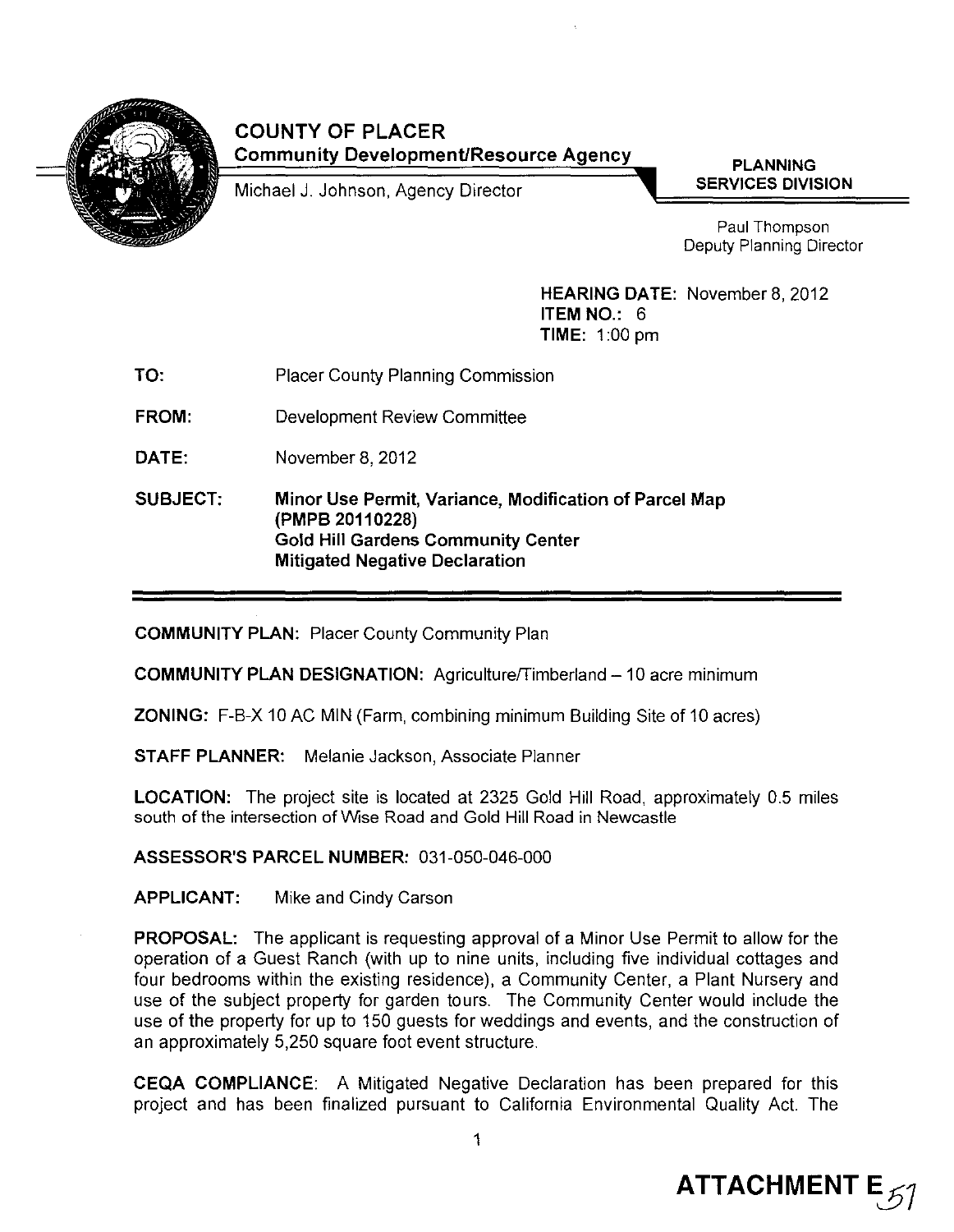Mitigated Negative Declaration must be found to be adequate by the Planning Commission to satisfy the requirements of CEQA, and a recommended finding for this purpose can be found at the end of this staff report.

#### **PUBLIC NOTICES AND REFERRAL FOR COMMENTS:**

Public notices were mailed to ten property owners of record within 300 feet of the project site and to an additional 44 interested parties who requested to be noticed of any public hearings for this project. Community Development Resource Agency staff and the Departments of Public Works, Environmental Health, and the Air Pollution Control District were transmitted copies of the project plans and application for review and comment. All County comments have been addressed and conditions have been incorporated into the staff report.

### **SITE CHARACTERISTICS:**

The project site is located in western Placer County in the foothills of the Sierra Nevada mountain range. The project site is presently developed with an existing single-family residence of approximately 4,200 square feet, an approximately 500 square foot pool cabana, a 55,000 gallon pool, a basketball court, a mobile home and a pole barn. Agricultural uses on the project site include irrigated and dry pasture for cattle, unimproved farm/ranch roads, an apple/cherry orchard and a horse arena. The site also contains Doty Ravine (and associated riparian corridor) on the north side of the properly, a Nevada Irrigation District canal on the west side of the property, a Nevada Irrigation District overflow channel on the southwest side of the property, and oak woodland habitats. The surrounding properties include cattle pasture to the north, west and south, and oak woodland to the east. An organic farm with a Placer County/Department of Conservation agricultural conservation easement is located to the immediate southwest. The neighboring property directly to the west of the subject parcel is within a Williamson Act Contract.

# EXISTING LAND USE AND ZONING:

LAND USE

- SITE The property is developed with an approximately 4,200 square-foot residence, an approximately 500 square-foot pool cabana, a 55,000 gallon pool, a mobile home and a pole barn, and contains a basketball court, riding arena and an irrigated pasture for livestock. The study area includes landscaped residential habitat, irrigated pasture, dry land pasture, mixed oak/foothill pine woodland, mixed mature riparian woodland, and perennial stream habitats.
- NORTH Developed with a single-family residence.

ZONING F-B-X 10 AC MIN (Farm, combining minimum Building Site of 10 acres)

F-B-X 10 AC MIN (Farm, combining minimum Building Site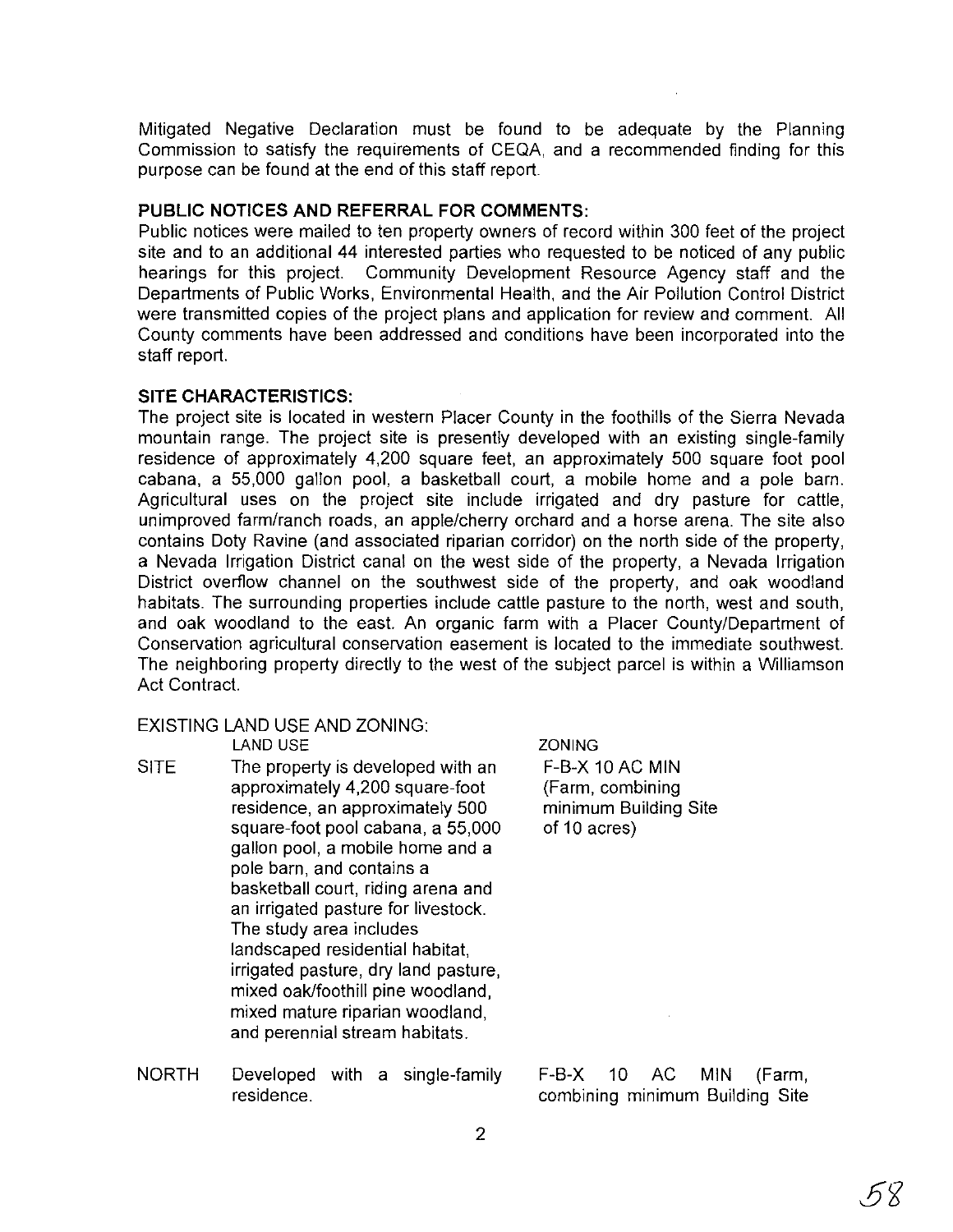#### of 10 acres)

| <b>SOUTH</b> | residence |  | Developed with a single-family | F 4.6 AC MIN (Farm, 4.6 acre<br>minimum)   |
|--------------|-----------|--|--------------------------------|--------------------------------------------|
| <b>EAST</b>  | residence |  | Developed with a single-family | F-B-X 10 AC MIN (Farm, 10 acre<br>minimum) |
| <b>WEST</b>  | residence |  | Developed with a single-family | F-B-X 10 AC MIN (Farm, 10 acre<br>minimum) |

### **BACKGROUND:**

The subject property is currently utilized for a residence and for raising cattle. The property is zoned Farm, with a 10-acre minimum parcel size, and has a Placer County General Plan Designation of Agriculture/Timberland, with a 10-acre minimum parcel size.

The SUbject property is an 11.5-acre parcel within a larger 32.68-acre tract of land owned by the applicant. On August 7, 2001, the applicant recorded a Parcel Map that split the property into three separate parcels, consisting of 11.5 acres, 11.18 acres, and ten acres. The SUbject parcel consists of 11.5 acres and is designated Parcel 1 on the Parcel Map. The Parcel Map included a building envelope on the subject parcel (Parcel 1), limiting construction of "primary structures" (Note 3, Parcel Map Book 30 page 89, Sheet 4 of 4) on the subject property to the area delineated by the boundaries of the envelope. The existing single-family residence is located within the building envelope.

While the concept of including building envelopes was a common practice 10 to 15 years ago, the County no longer includes such information on Parcel and Tentative Maps. As identified on the Parcel Map approved for this project site, the building envelope was created for "primary structures", which by definition is the residence. Any accessory structures (such as the proposed guest cottages and community center) are accessory to the primary structure, and therefore may be located outside of the identified building envelope. To clarify this issue, staff is recommending that the building envelope requirement be removed from this Parcel Map, and instead the project site will rely on the identified building setback requirements set forth for the zoning district for this property (as is common practice throughout the County).

The applicant originally applied for a Minor Use Permit to allow for the development of a Community Center, Bed-and-Breakfast lodging, a retail plant nursery and use of the property for garden tours. The project was taken to a Zoning Administrator hearing on August 18, 2011 with a recommendation that the project was exempt from Environmental Review. At that hearing, the Zoning Administrator found that the project was not exempt from Environmental Review, and deemed the project incomplete pending successful completion of Environmental Review. On November 25, 2011, the applicant submitted an Environmental Questionnaire, and thereafter, staff prepared a Mitigated Negative Declaration. On June 25, 2012, the Mitigated Negative Declaration was sent to the California Public Clearinghouse and the public review period for the environmental document began. The 30 day public review period was complete on July 24,2012.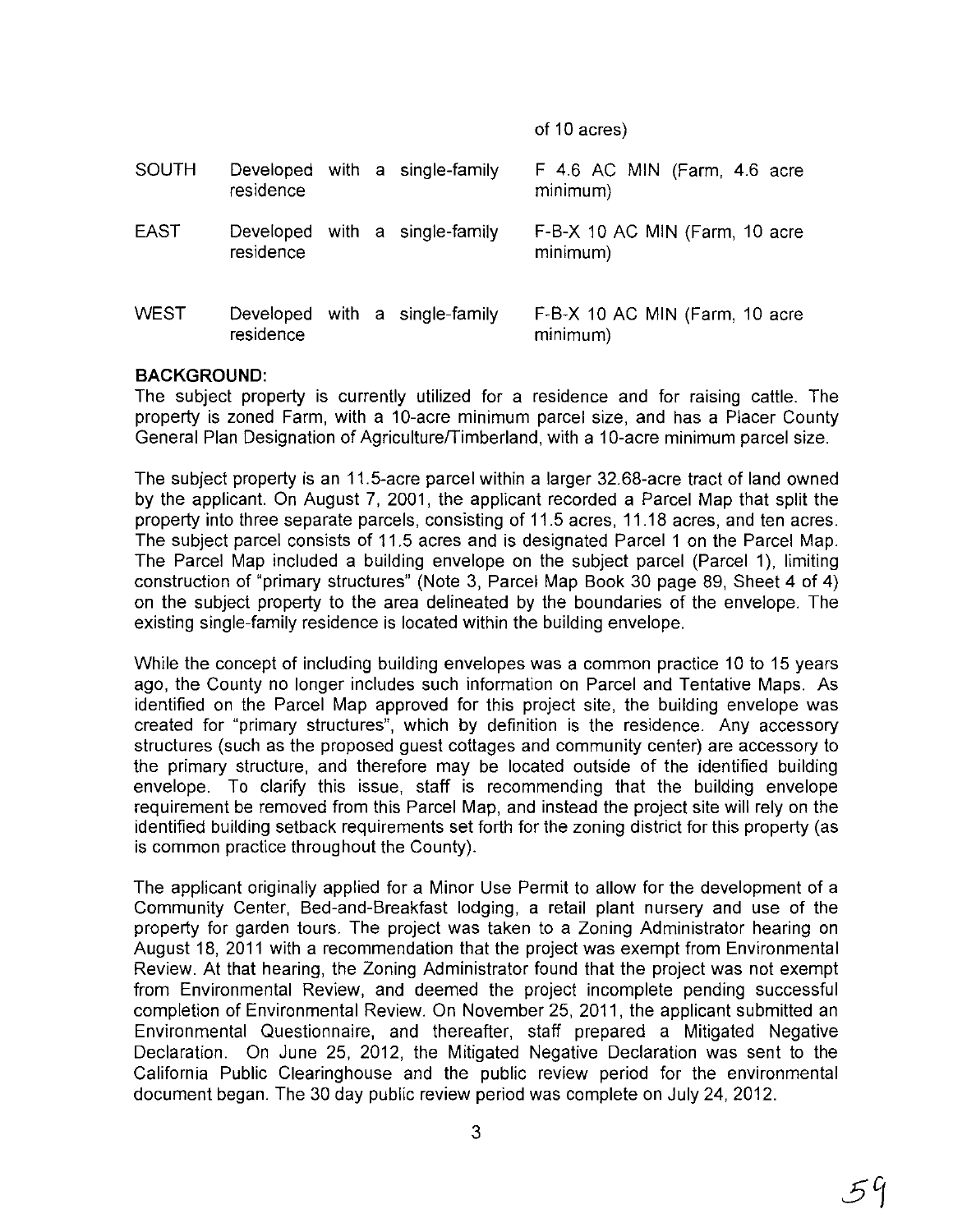On June 12, 2012, the Planning Director issued a Planning Director's Determination regarding entitlement requests for Community Centers. As set forth in Section 17.58.120(0) of the Placer County Code (Referral to Planning Commission), the Planning Director has the ability to refer a Minor Use Permit to the Planning Commission for a public hearing when it is deemed necessary because of unique or unusual circumstances. Due to recent concerns raised at recent Board of Supervisors meetings related to Community Centers within the County the Planning Director concluded that it was appropriate that the Planning Commission should act as the decision-making body on "Community Center" uses.

The project was taken before the Placer County Planning Commission on August 9, 2012. The applicants' original proposal consisted of a three-phase development that included a Community Center, a Guest Ranch and a Retail Plant Nursery with garden tours. Ultimate build-out of the project would result in a nine-bedroom Guest Ranch (four bedrooms in the existing residence and five guest cottages) operating all days of the week on a year-round basis, a Community Center for up to 200 guests operating between the hours of 11 :00 am and 10:00 pm all days of the week on a year-round basis, construction of an approximately 5,250 square foot event center structure, a 90-stall parking area, a 5,000 square foot retail nursery to operate during business hours Wednesday through Sunday with periodic garden tours, and construction of septic systems, a public water well, a paved driveway encroachment, paved circulation areas and paved drive aisles.

The Planning Commission heard a brief presentation from staff, testimony from the applicant and from several members of the public. Concerns discussed by the commission included traffic, noise, the number of guests (200) and the number of operational days per year (ultimately 365). The Planning Commission expressed concerns that, as proposed, the project had the potential to impact the rural nature of the surrounding agricultural areas and neighboring properties. Because of this, the Planning Commission took action to continue the project and gave direction to the applicant to work with staff to scale back the project's scope.

After working with staff, the applicant revised the project description to eliminate the phasing aspect of the project, reduced the maximum number of guests from 200 to 150, reduced the ultimate number of operational days for events from 365 to 59, reduced the necessary parking from 90 stalls to 60, and eliminated the need for a public water well. Additionally, staff determined that an increase in the number of guest ranch cottages to allow for a total of five was consistent with the proposed use and the intent of the Farm zone district.

#### **MUNICIPAL ADVISORY COUNCILS:**

The subject property falls within District 2 of Placer County. However, the project site closely borders the District 3 boundaries and has the potential to affect surrounding properties that are located within District 3. For this reason, staff determined that the project should be heard by both the Rural Lincoln Municipal Advisory Council (District 2) and the Newcastle/Ophir Municipal Advisory Council (District 3).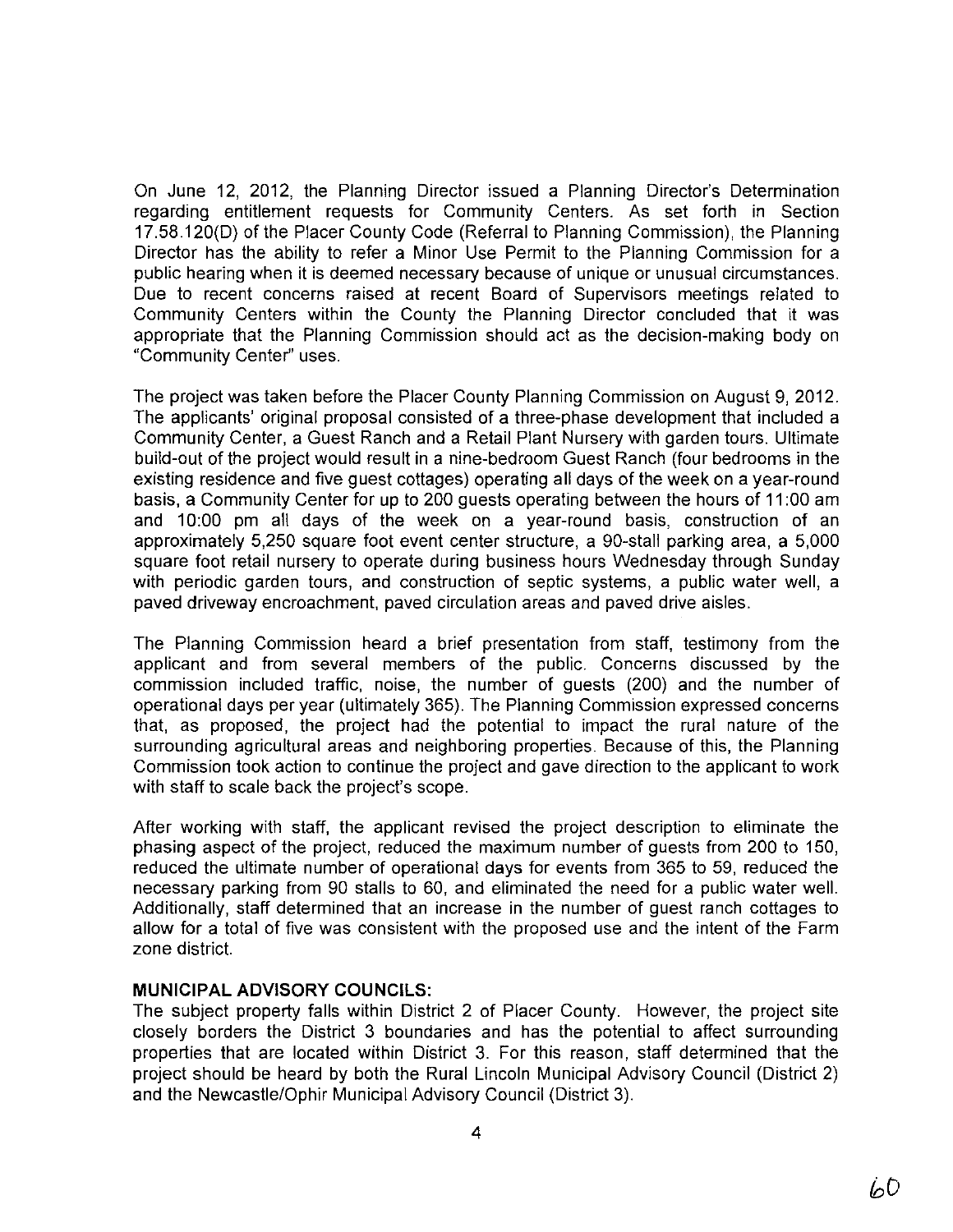# Rural Lincoln Municipal Advisory Council

On June 18, 2012, the project was presented before the Rural Lincoln Municipal Advisory Council as an action item. After a presentation and after hearing public comment, the Council unanimously voted to continue the item to the July 16, 2012 Municipal Advisory Council meeting, in order to afford the opportunity to the Council members and the public to review the environmental document.

At the July 16, 2012 Rural Lincoln Municipal Advisory Council meeting, Council Member Lefty abstained from voting, and the remaining council voted 3-0 to deny the project, based on a lack of information and because the Council determined that preparation of an EIR was necessary.

# Newcastle/Ophir Municipal Advisory Council

On June 21, 2012, the project was presented before the Newcastle/Ophir Municipal Advisory Council as an action item. After a presentation and after hearing public comment, the Council unanimously voted to continue the item to the July 19, 2012 Municipal Advisory Council meeting in order to afford the opportunity to review the environmental document to the Council members and the public.

At the July 19, 2012 Newcastle/Ophir Municipal Advisory Council meeting, the Council took action to approve a motion (three ayes, two noes, one abstain and one absent) to provide information on behalf of the MAC to the Planning Commission. This information is included in a letter to the Planning Commission Chairman (Attachment G) and is summarized as follows: 1) Traffic impacts on Gold Hill Road and Highway 193 should be carefUlly studied. In addition, the MAC recommends that a traffic tumout be constructed on the applicant's property to allow traffic driving on Gold Hill Road from the direction of Highway 193 to tum around; 2) A reasonable time limit should be set for evening events and noise from events should be closely monitored; and 3) Placer County should review Commercial Centers proposed on properties zoned agricultural carefully.

# **AGRICULTURAL COMMISSION:**

The project was taken before the Agricultural Commission on October 29,2012 as an Action Item. After hearing a brief presentation from staff and comments from members of the public, the Agricultural Commission made a motion to deny the project, stating that "the project did not enhance the marketability of the agricultural use of the property" and that a Community Center in an agricUlturally zoned area should be associated with an agricultural use on the property. The commission unanimously voted to deny the project and approve the motion.

# PROJECT **DESCRIPTION:**

The applicant is requesting approval of a Minor Use Permit to allow for the operation of a guest ranch (with up to nine units, including a four room bed-and-breakfast within the existing residence), a Community Center, a Retail Plant Nursery, and use of the site for garden tours. The Guest Ranch use is defined in the Zoning Code as a Rural Recreation use, and would include transient accommodations in up to four rooms in the existing 4,200 square foot residence and up to five cottages to be constructed on the subject property. As provided in County Code, lodging in the residence or guest cottages would be for ovemight or up to a maximum of seven days.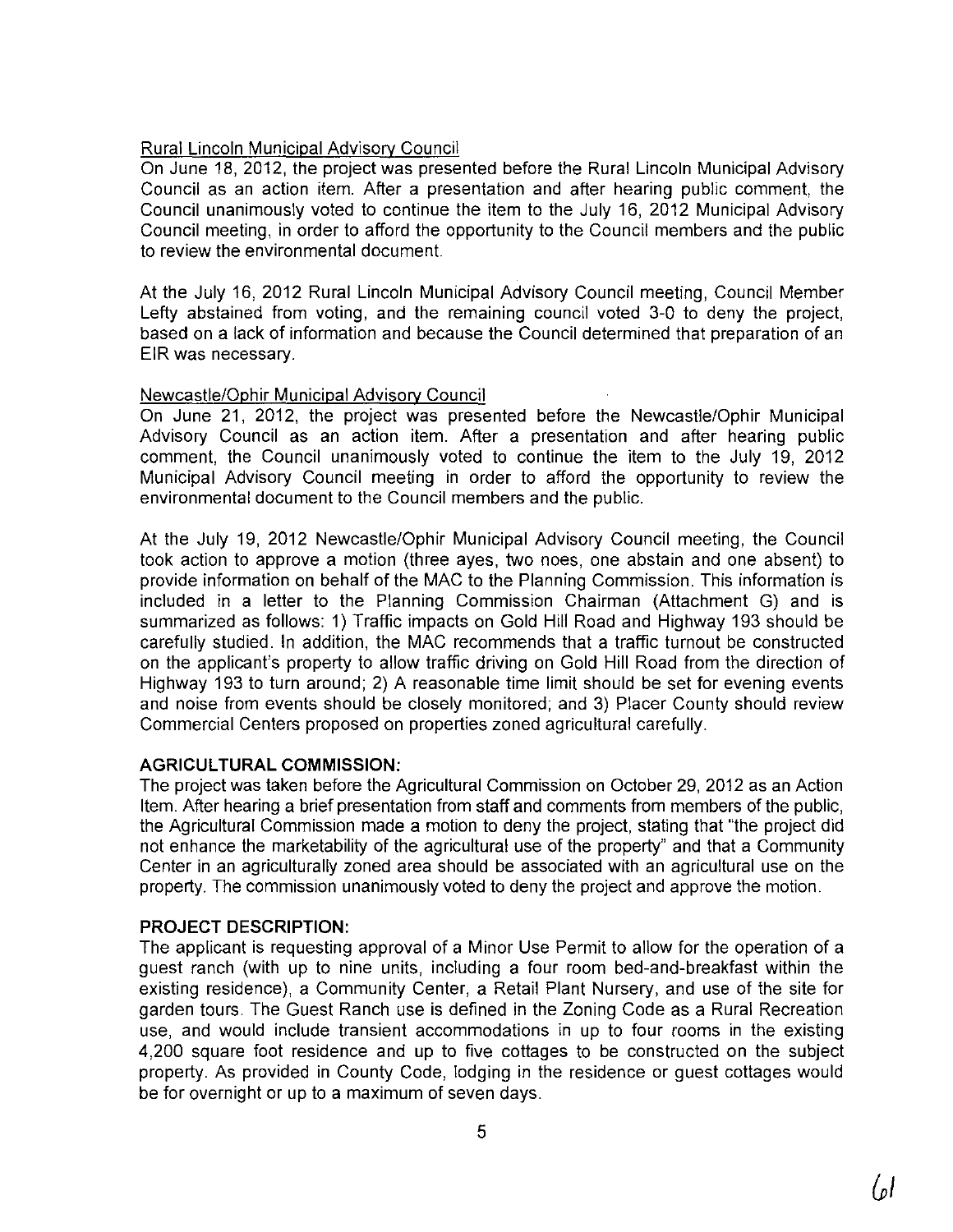The applicant is also requesting a Variance to allow for the construction of the 5,250 square foot event structure 50 feet from the centerline of the Nevada Irrigation District Canal where 100 feet from the centerline of the canal is required. In addition, the applicant is requesting a Variance to allow the construction of the Guest Ranch cottages 90 feet from the centerline of the Nevada Irrigation District overflow channel and 22.5 feet from the centerline of the Nevada Irrigation District Canal where 100 feet from centerline is required. Finally, the applicant is requesting approval for the elimination of the building envelope as delineated on Parcel Map Book 30, page 89 and as described in Note Three of that map.

The applicant cites the physical constraints of the property, including the existing development on site, the location of the septic and repair areas, the NID canal, the NID overflow Channel, Doty Ravine, the 1DO-year floodplain, the riparian habitat and tree coverage as justification for the request of approval of the Variances. These physical constraints limit the buildable areas on the project site, and because of this, the remaining buildable areas on the subject property would also require a Variance.

The guest ranch would be operated by the property owners and would include up to two full-time employees to assist with the grounds and housekeeping. Hours of operation would be 24 hours while guests are present. The applicant also proposes the construction of up to five cottages that would be used in addition to the four-bedroom units within the existing residence for the house guests as part of the guest ranch. In total, the guest ranch operation could accommodate 18 guests in 9 rooms (based upon a maximum occupancy of two guests per room). As proposed by the applicant, all patrons utilizing the venue for wedding purposes will be required to rent the rooms included in the primary residence and thus, no additional guests would be able to utilize the residence for transient occupancy while wedding events are in operation. For this reason, the use of the primary residence will not require the construction of additional parking stalls. However, construction of the guest ranch cottages would require the construction of parking stalls to accommodate each cottage.

The proposed Community Center would include the construction of an approximately 5,250 square-foot event center structure, a 60-stall parking area, and would allow for up to 150 guests for events. Operations would occur between the hours of 10:00 am and 10:00 pm Wednesday through Saturday, and between the hours of 10:00 am and 6:00 pm on Sunday. The Community Center would be operated year-round, limited to 59 events per year. The Community Center would also include the construction of a bathroom facility with four to six fixtures for each male and female restroom area. The 5,250 square-foot structure would include an area for events and a kitchen with a sink, warming ovens and serving tables for outside caterers. The Community Center would include two employees and outside personnel of up to ten additional persons.

The plant nursery would include approximately 5,000 square feet of growing area and approximately 1,000 square feet of retail nursery area, and would involve the growing and retail sale of plants. Operation of the plant nursery would require one additional employee. The plant nursery would be open Wednesday through Sunday, between the hours of 8:00 am and 6:00 pm and it would be closed during scheduled events. The garden viewing and tours would be limited to the nursery hours and would involve tours of the on-site grounds and gardens.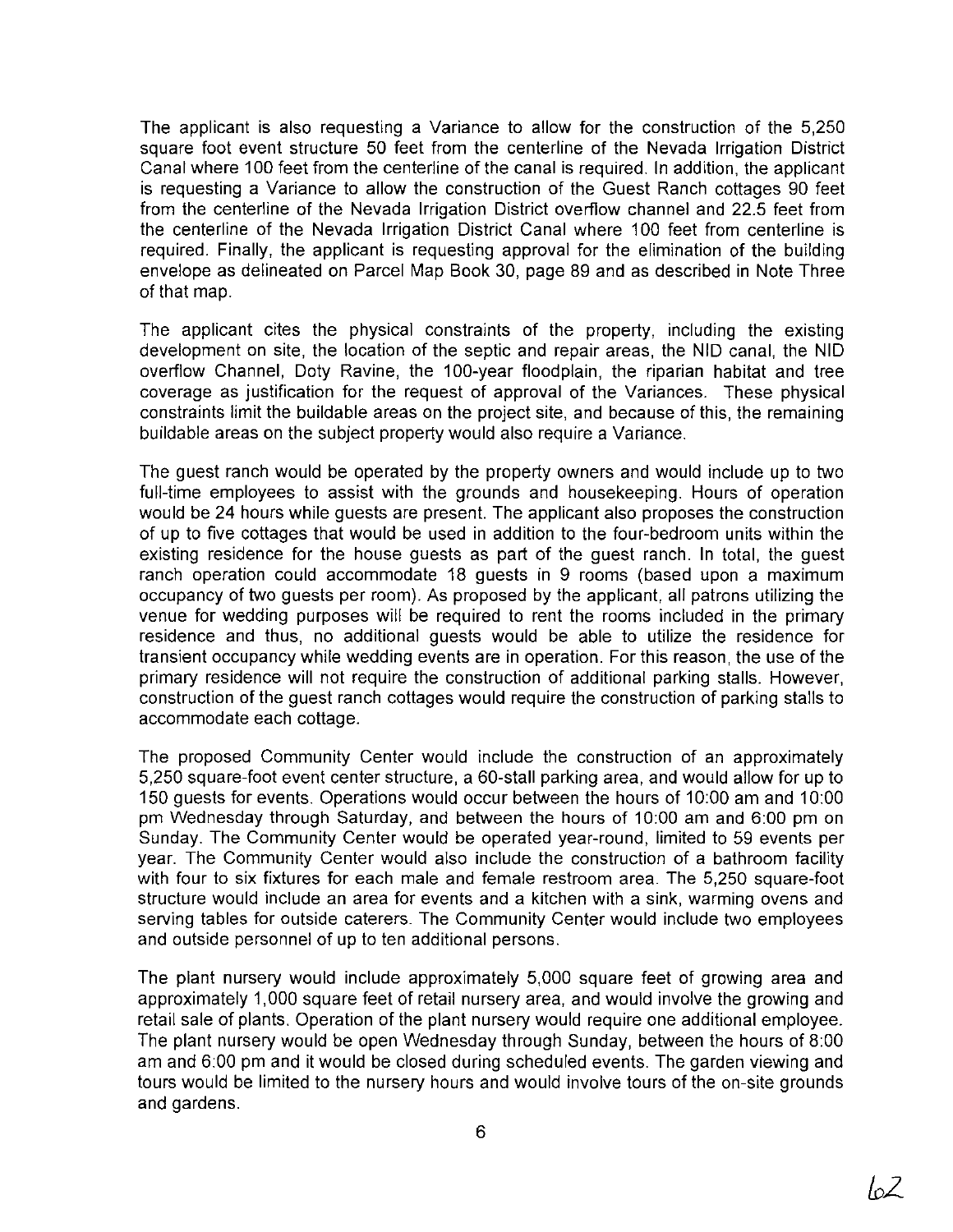The Community Center, guest ranch and plant nursery operations will include a total of 15 employees (five on-site employees, ten outside personnel) and up to 150 guests at one time if all facilities are in operation. With the exception of the two full-time on-site owner/managers, all employees would live off-site.

#### **ANALYSIS:**

#### **Community Center**

The Mitigated Negative Declaration determined that, with the implementation of mitigation measures, all impacts, including impacts related to noise, can be mitigated to a less than significant level. While the Noise section of the Mitigated Negative Declaration states that amplified music and speech may occasionally be audible at the nearest residences within the area surrounding the project site, despite the implementation of the required mitigation measures, the project would be in compliance with the County's adopted inside noise standards. To address this issue, staff is recommending that all amplified noise be ceased no later than 10:00 p.m.

#### Guest Ranch/Bed and Breakfast

The applicants plan to operate the Guest Ranch in conjunction with the community center and would like to operate the Guest Ranch in the same manner that they would a Bed and Breakfast. The applicants plan to utilize four bedrooms in the primary residence as a Bed and Breakfast, and plan to build five additional guest cottages to be utilized in the same manner. Staff is in support of these proposed uses because the residential nature of a Bed and Breakfast and Guest Ranch operation is consistent with the intent of the Farm zone district.

#### Variance **Request/Building Envelope Modification**

# Community Center Structure

The applicant is requesting a Variance to allow for the construction of the Community Center Structure at 50 feet from the centerline of the NID canal where 100 feet from the centerline of the canal is normally required and requesting a Variance to allow for the construction of the guest ranch cottages approximately 90 feet from the centerline of the NID overflow channel where 100 feet from centerline is normally required. The applicant is also requesting approval for the elimination of the building envelope as delineated on Parcel Map Book 30, page 89 and as described in Note Three of that map, to allow for the construction of the Community Center structure outside the boundaries of the envelope delineated on the parcel map. The proposed 5,250 square foot Community Center would be constructed partially within the footprint of the existing concrete basketball court.

In response to the project submittal, Nevada Irrigation District sent three pieces of correspondence related to the canal, the overflow channel and the easements located on site. In a letter dated February 2, 2012, Nevada Irrigation District requested the opportunity to review and approve plans for any grading and building permits related to the proposed project applied for by the applicant. In addition to this letter, Nevada Irrigation District sent an e-mail on July 31, 2012 that stated that it would support a reduction in the setback to the Nevada Irrigation District Canal to allow for the Community Center to be constructed 50 feet from the centerline of the canal and to allow for the proposed Guest Ranch cottages to be constructed at 22.5 feet from the centerline of the canal on the condition that the canal be encased and that all construction remain outside of the existing Nevada Irrigation District Easement. However, this e-mail also stated that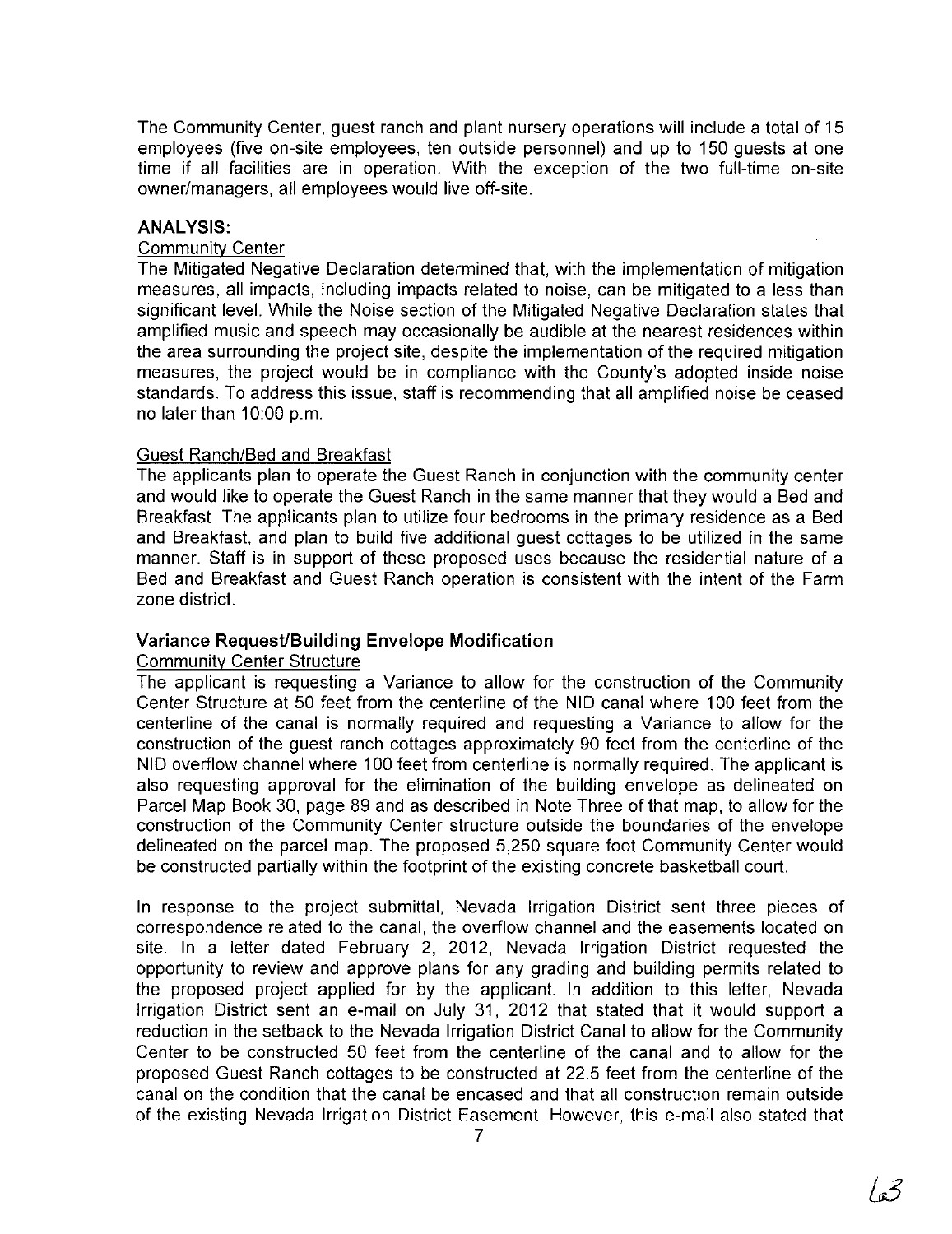NID would not support a Variance to the NID overflow channel because this channel cannot be encased and a Variance may create a safety issue. The applicant has addressed this by stating that, upon reviewing the grading and building plans for the project, should NID determine that the cottage is too close to the NID overflow channel, the applicant shall move the cottage north approximately ten feet in order to meet the required setback.

The subject property has constraints that would warrant the need approval of a Variance for the construction of the Community Center structure. These constraints include the location of the proposed and existing septic and repair areas, the NID canal, the NID overflow Channel, Doty Ravine, the 100-year floodplain, the riparian habitat and the tree coverage located on site. These constraints significantly limit buildable areas on-site that can accommodate the size of the Community Center structure. Because of this, the available buildable areas on the subject property would require tree removal or would also require a Variance.

Staff has concluded, based upon the concurrence of NID and the constraints identified above, the request for a Variance to allow for the siting of the Community Center as proposed by the applicant is warranted. The proposed location of the Community Center structure is acceptable and will allow for the retention of existing trees on the project site.

As noted above in the "Background" section, while it was previously common County practice to include building envelopes for primary structures on Parcel and Tentative Maps, the practice created much confusion, as is exhibited with this proposal. As the buildings being proposed with this application are all accessory to the primary structure, the proposed buildings would not be subject to the building envelope requirement. To address this issue, it is staffs recommendation that the building envelope reference on the Parcel Map be eliminated, as the primary structure for this property has already been constructed.

#### **Parking**

Section 17.54.060(B) of the Placer County Zoning Ordinance (Parking Space Requirements by Land Use) provides that for a Community Center use, the applicant shall provide one parking stall per 40 square feet of multi-use floor area or one parking stall per four fixed seats. The event center would include approximately 3,596 square feet of multi-purpose use area, which equates to 90 parking stalls per the Placer County Zoning Ordinance. At a ratio of one stall per four fixed seats, the applicant would be required to provide approximately 38 parking stalls to accommodate 150 people. As a result of discussions between staff and the applicant, the applicant proposes to construct 60 parking spaces. In addition, the applicant will have an overflow parking area on site to accommodate additional vehicles, if necessary. Staff has determined that the establishment of 60 parking stalls for the proposed Community Center is consistent with the Parking Space Requirements section of the Placer County Zoning Ordinance and that sufficient off-street parking will be provided for all proposed uses on the project site.

# Environmental Analysis

Consistent with the requirements of the California Environmental Quality Act, a Mitigated Negative Declaration (MND) was prepared for the proposed project. Environmental issues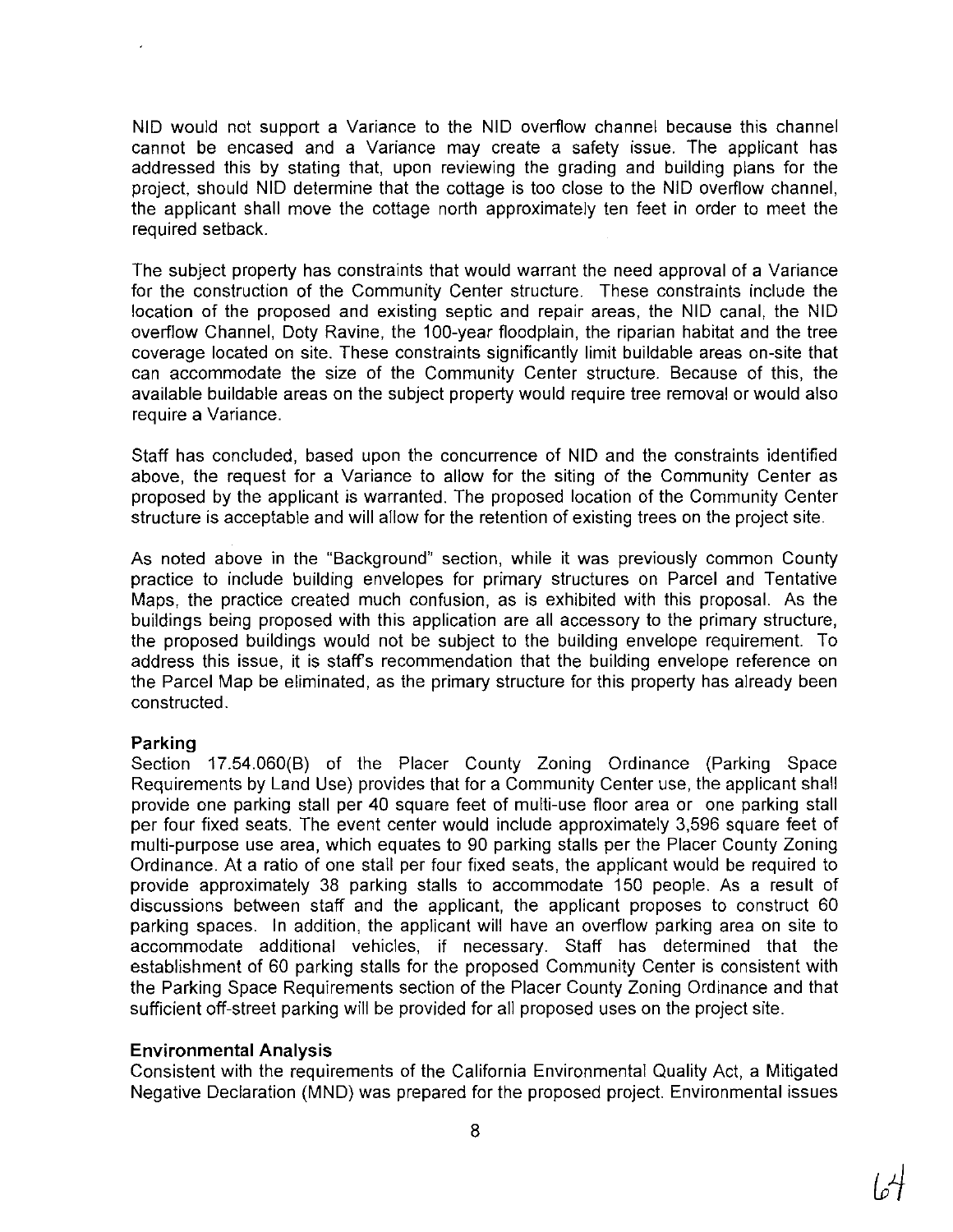discussed in the environmental document include: Aesthetics, Agricultural Resources, Air Quality, Biological Resources, Geology and Soils, Hazards and Hazardous Materials, Hydrology and Water Quality, Land Use and Planning, Noise, Public Services, Transportation and Traffic and Utilities and Service Systems. The MND concludes that, with the implementation of mitigation measures included in the document, environmental impacts will be reduced to less than significant levels.

#### **Aesthetics**

The subject property is currently developed with a paved access drive, an approximately 4,200 square-foot residence, a bam, basketball court, pool, riding arena and miscellaneous structures. The proposed project would involve site grading, parking and access improvements, the construction of five small cottages and an approximately 5,250 square foot event structure. While the construction of these improvements would change the existing visual character of the project site, the proposed uses are conditionally allowed in this zoning district, and the proposed structures will be designed in a manner to complement the rural character of the project area. With the implementation of the mitigation measures included in the environmental document including limitations on lighting and the requirement for Design/Site review, impacts related to aesthetics as a result of the proposed project would be reduced to a less than significant level.

### Agricultural Resources

The Placer County General Plan sets forth Policy 7.B.1 related to land use buffers, which states "The County shall identify and maintain clear boundaries between urban/suburban and agricultural areas and require land use buffers between such uses where feasible. These buffers shall occur on the parcel for which the development permit is sought and shall favor protection of the maximum amount of farmland." The subject property is located adjacent to a parcel that is within a Williamson Act Contract and is utilized for cattle grazing. Additionally, the parcel to the immediate southwest and adjacent to the subject property is utilized as an organic farm and is permanently conserved through the recordation of an agricultural conservation easement. These uses fall within the definition of an agricultural land use in the Placer County General Plan. Although the proposed project is conditionally permitted as an agricultural-related land use, the applicant will be required to provide a land use buffer between the Community Center and guest ranch operations and the neighboring organic farm and cattle pastures. With the implementation of mitigation measures and conditions of approval that require the applicant to meet the buffers as required by the Placer County General Plan, impacts related to agriculture would be mitigated to a less than significant level.

# Air Quality

Construction of the project would include reconstruction of the existing driveway and accesses to conform with standards. This construction would result in short-term diesel exhaust emissions from on-site heavy-duty equipment and would general diesel PM emissions from the use of off-road diesel equipment required for site grading. Additionally, operational related emissions would result from traffic from guests traveling to and from the site and the occasional use of back-up generators. With the implementation of the mitigation measures included in the environmental document, impacts related to these occurrences would be mitigated to a less than significant level.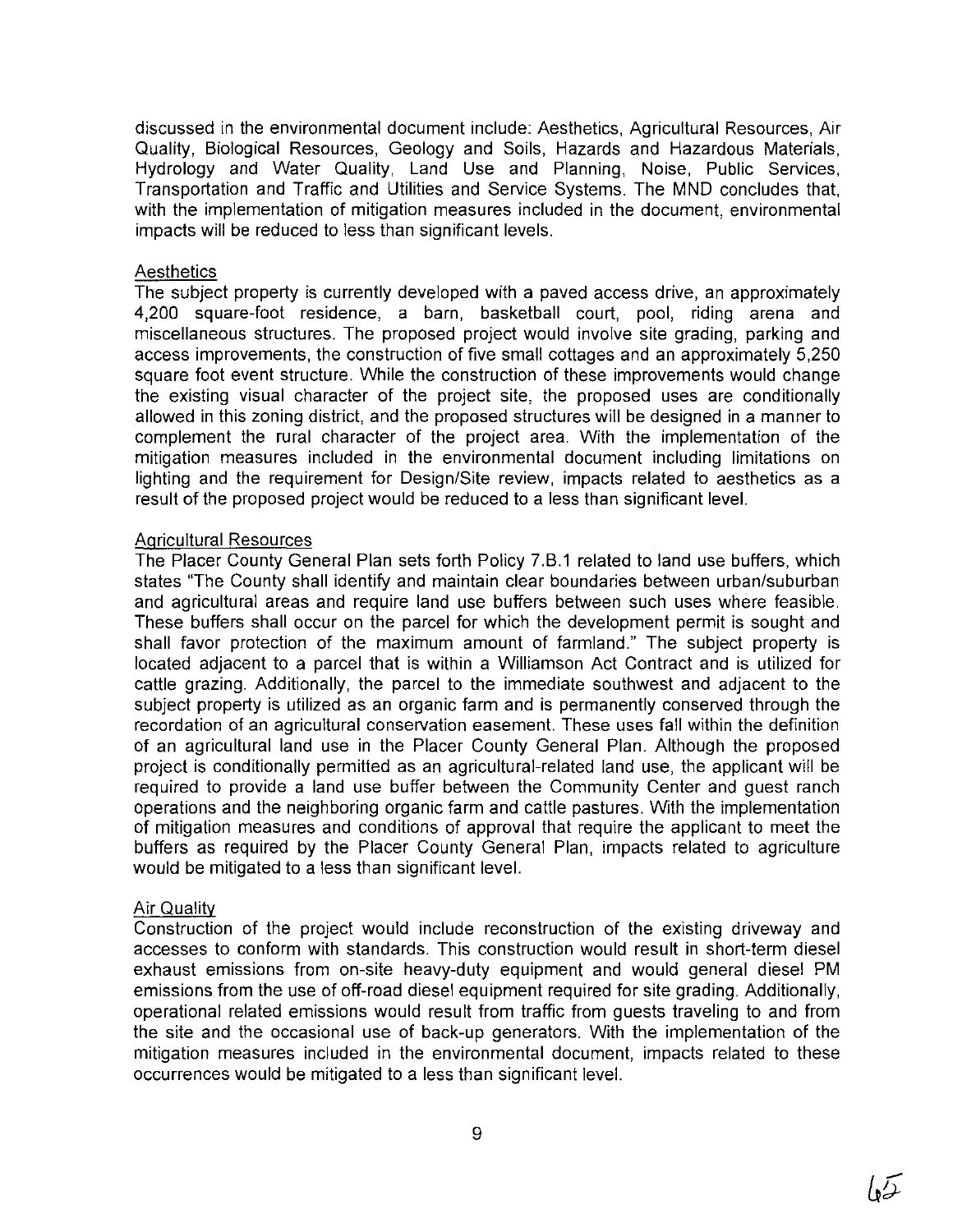# Biological Resources

A Biological Assessment was conducted on the property and determined that improvements associated with the proposed project would not result in impacts to waters of the United States. Further, the study determined that the proposed project would not result in impacts to habitats that could support special status fish and wildlife species because no improvements would occur within 140 feet of Doty Ravine or within the Doty Ravine riparian area.

The proposed road and parking improvements would be constructed in areas made up of ruderal annual grassland habitat with little habitat value in this area of the County. The subject property contains trees that are protected by the Placer County Tree Ordinance, and some of these trees (including diseased and dead trees) will be removed as part of the project. For this reason, mitigation measures have been included in order to mitigated impacts related to tree removal to a less than significant level. In addition, to protect the streams and riparian habitats on site, mitigation measures have been included to require a setback from these areas to ensure possible impacts to these areas remain less than significant.

# Geology and Soils

To construct the improvements proposed, potential impacts to the disruption of soils onsite may occur, including excavation/compaction for the on-site circulation and parking area improvements. Approximately 1.5 acres will be disturbed by grading activities. The earthwork, approximately 250 cubic yards, is proposed to balance on site and not require any import or export of soil material. In addition, there are potential impacts that may occur from the proposed changes to the existing topography. The project proposes maximum soil cuts and soil fills of up to 4 feet as shown on the preliminary grading plan and in the project description. The soil on the site has the potential to contain bedrock and the project may be required to use blasting techniques as part of the site disruption. The disruption of soils will increase the risk of erosion and will create a potential for contamination of storm runoff with disturbed sediment or other pollutants introduced through typical grading practices. In addition, the disruption has the potential to modify existing drainage ways. However, the project's site specific impacts associated with soil disruptions, topography and erosion will remain at a less than significant level with the implementation of mitigation measures.

# Hazards and Hazardous Materials

The property is located within an area that contains wildlands and is considered to be an area of moderate fire hazard. The potential to expose persons to a risk of loss, injury or death involving wildland fires would be increased as a result of the proposed project. However, impacts related to an increase of fire risk due to the projects' location within a wildland area will be mitigated to a less than significant level with the implementation the mitigation measure included in the environmental document, which requires that the applicant provide a 20-foot-wide, all-weather surface to within 150 feet of all parts of exterior walls of all buildings and areas open to the public.

# Hydrology and Water Qualitv

The project has the potential to increase the stormwater runoff amount and volume. The potential increases in stormwater have the potential to result in incremental downstream impacts. In addition, the project has the potential to degrade water quality and may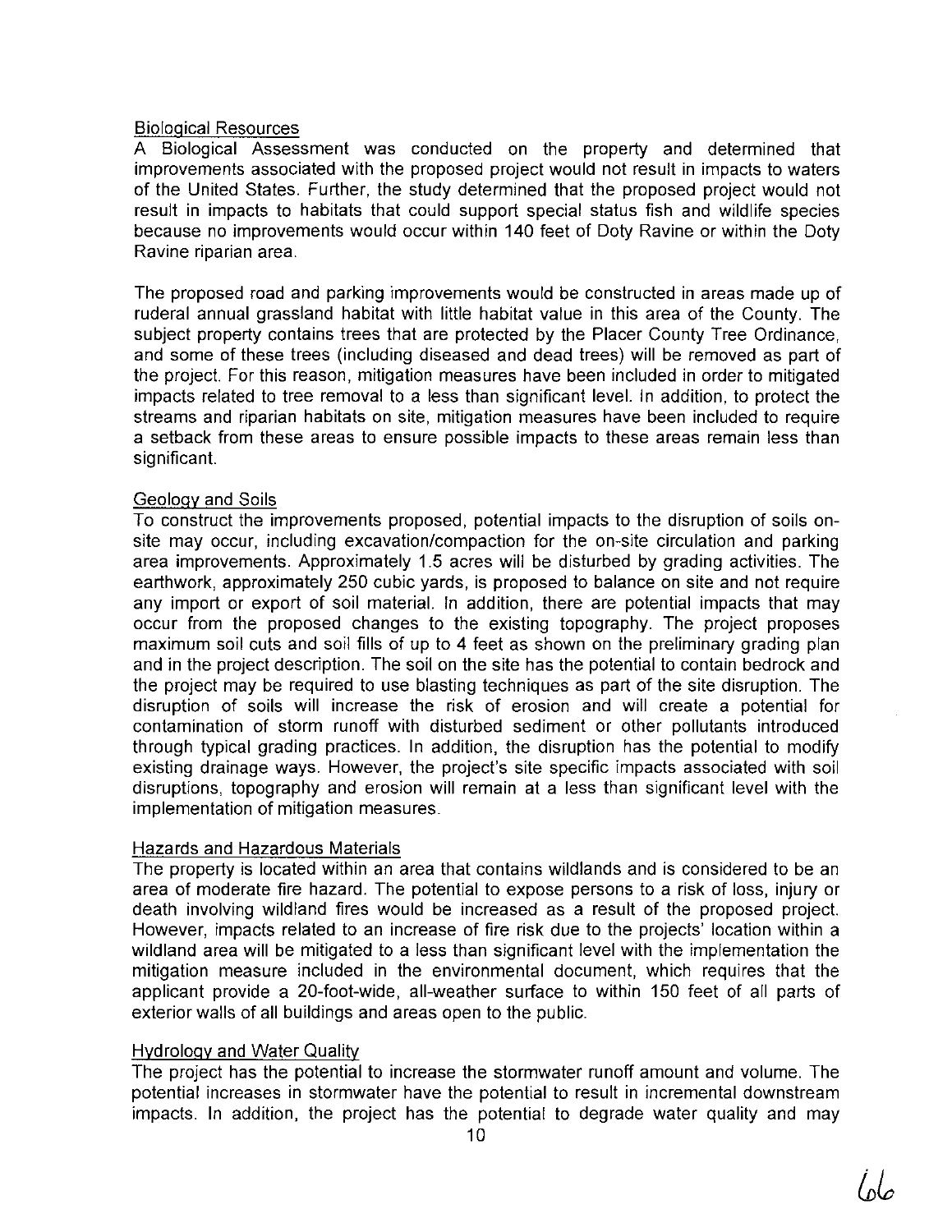degrade surface water quality within the Doty Ravine/Coon Creek watershed. However, with the implementation of mitigation measures included in the environmental document, these impacts can be mitigated to a less than significant level.

#### Land Use and Planning

As proposed, the Community Center would allow for up to 150 guests per event and up to 59 events per year. On the days when the Community Center is not being utilized, and between the days of Wednesday and Sunday, the nursery and garden tours would operate on the project site. Impacts will be mitigated to a less than significant level with the implementation of the mitigation measures included in the environmental document. These mitigation measures include the requirement for Design/Site review, limitations on and review of proposed lighting, setbacks from neighboring agricultural properties to the proposed use, and mitigation measures limiting the hours of operation and limiting the use of noise sources on the subject property.

# **Noise**

The proposed project would introduce a new source of noise in the project area with events of up to 150 people that would include amplified music. The Placer County Noise Element of the General Plan establishes hourly noise exposure limits for nontransportation (stationary) noise sources affecting community residential land uses. These limits are established at 65 dB for daytime noise levels and 60 dB for nighttime noise levels.

An Environmental Noise Assessment was prepared for the project by Bollard Acoustical Consultants, Inc.. The assessment included a simulation of noise levels for events for up to 200 people (number of guests originally proposed by applicant) with amplified music. Based on these simulations, the assessment determined that noise levels associated with amplified music and noise associated with events of up to 200 guests fell below the allowable noise levels set forth by the General Plan. The assessment determined that noise associated with the proposed project would satisfy the Placer County Noise Standards at the project property lines and the nearest existing residences, with the implementation of mitigation measures. These mitigation measures include a limitation on the hours of operation of the Community Center, a limitation on sound levels such that levels shall not exceed 75 dBA  $L_{max}$  at a position 75 feet in front of the amplified noise source, a limitation on the directional orientation of the amplification sources, and a requirement that facility representatives work with neighboring property owners on concerns related to noise.

# Transportation and Traffic

The environmental document analyzed the project under the originally proposed number of 200 guests (this number has since been reduced to a maximum of 150 guests). A number of 200 guests will generate approximately 190 daily trips for a maximum event (200 person wedding) and approximately 80 daily trips for a regular event during the weekday. Approximately 31 trips will be generated during the PM peak hour during the week, and approximately 81 trips will be generated in the peak hour during the weekend. The addition of project traffic will increase the volume of traffic on the existing roadway segments in the area. The proposed project's impacts associated with increases in traffic will be mitigated to a less than significant level by the implementation of the mitigation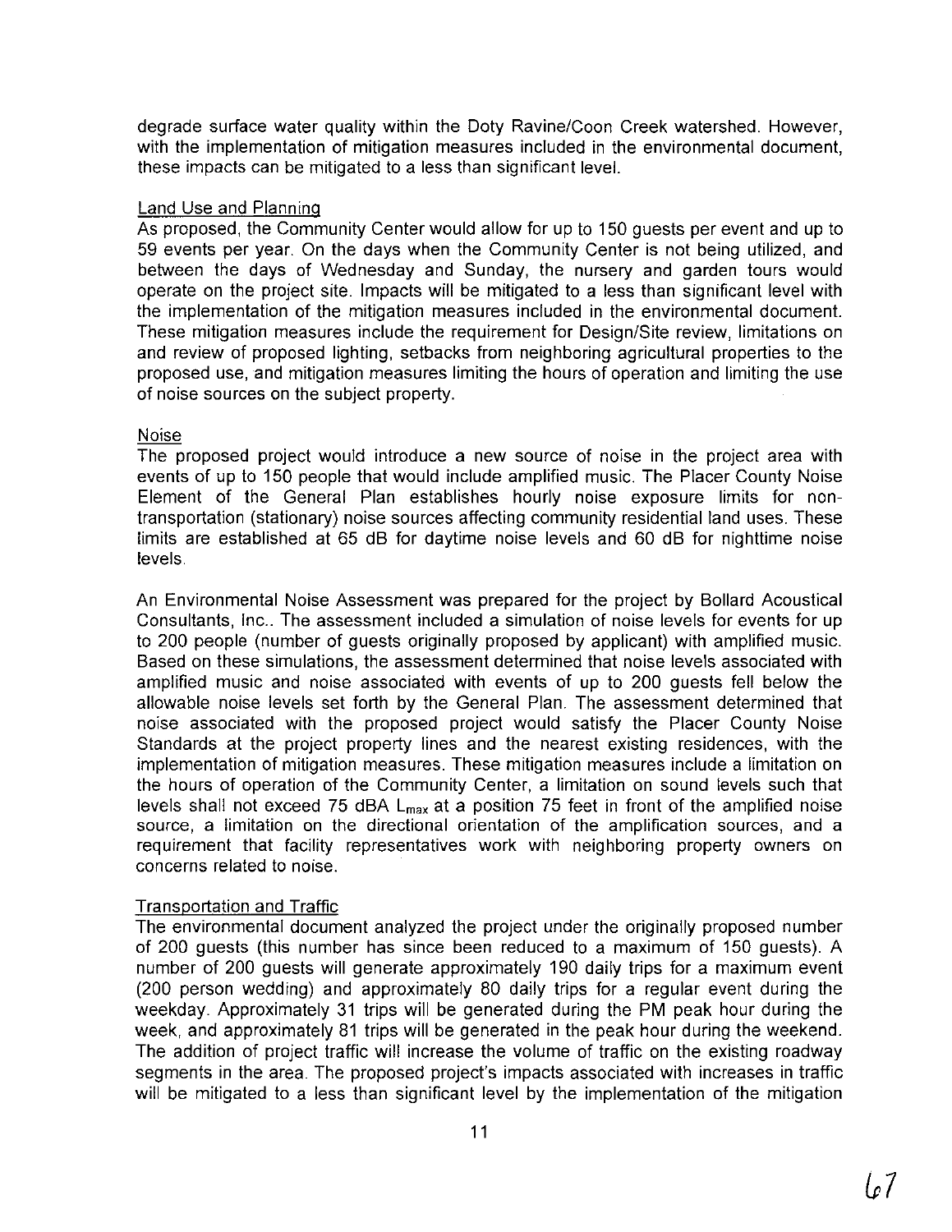measure included in the environmental document, which requires that a traffic fee be paid to Placer County Department of Public Works. In addition to the traffic fee, the project will include an improvement to the existing encroachment onto Gold Hill Road to a Plate R-17 standard encroachment.

### **CONCLUSION**

The intent of the Farm (F) zone district is to provide areas for the conduct of commercial agricultural operations that can also accommodate necessary services to support agricultural uses, together with residential land uses. Community Centers, Guest Ranches and Retail Plant Nurseries are all uses that are allowed within the Farm (F) zone district with the approval of a Minor Use Permit. When approving a Minor Use Permit, the hearing body must be able to make certain findings specific to that permit (see findings listed below, under "Minor Use Permit"). With recommended modifications to the project, the Development Review Committee has concluded the project (as modified) is an appropriate design solution for the project site.

In reviewing this application, staff has spent considerable time analyzing other similar facilities that currently operate within the County to assess how this proposed project might be integrated into the surrounding community. The Planning Commission may remember that it has previously approved similar proposals for the Flower Farm Inn (located on the corner of Auburn-Folsom Road and Horseshoe Bar Road in Loomis) and Newcastle Wedding Gardens (located on Taylor Road in Newcastle). While these existing businesses are located on arterial roadways, each of the businesses is surrounded by rural residential land uses. In the case of the Flower Farm, it has many (if not all) of the same uses proposed with this project application (i.e., community center, bed-and-breakfast, guest cottages, retail nursery). In a review of Code Enforcement files, staff could find no complaints regarding noise or traffic associated with any of the community center uses at the Flower Farm.

# Community Center

As proposed, the Community Center may operate Wednesday through Saturday from 10:00 am to 10:00 pm and 10:00 am to 6:00 pm on Sundays limited to a maximum of 59 events per year.

# Guest Ranch/Bed and Breakfast

As stated above, a Guest Ranch is a use that is allowed in the Farm zone district with the approval of a Minor Use Permit. The Placer County Zoning Ordinance does not specifically define a Guest Ranch. Rather, a Guest Ranch is defined under the "Rural Recreation" use, which states "Rural Recreation means facilities for special group activities such as: dude and guest ranches." (Placer County Zoning Ordinance Section 17.04.030; Definitions)

As proposed, the applicants would utilize four of the bedrooms in the existing 4,200 square foot residence as a part of the guest ranch, and would construct five additional guest ranch cottages for transient accommodations for a total of nine rooms to accommodate up to 18 guests. Staff has concluded it can support the development of five cottages, and the cottages shall be constructed such that no variance to the canal setback area is required (as stated by NID).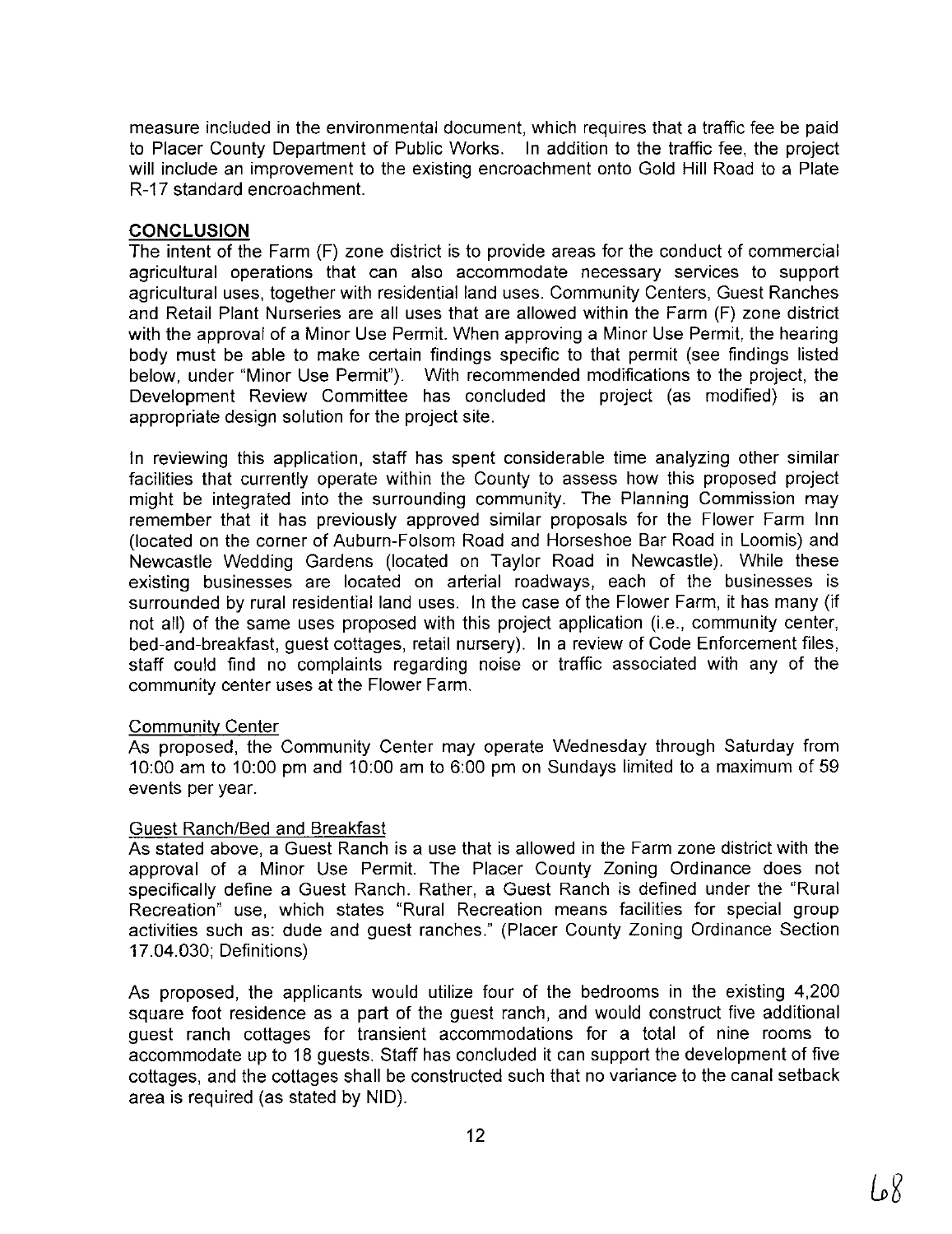# Comments from the Public

The County has received a variety of comment letters regarding the proposed project, including the following:

- Two letters from public agencies
- Four letters from MACs and or special interest groups
- 24 letters from the general public

Staff has provided responses to each of the comment letters received, and these responses can be found in Attachment I. In general, many of the comments received were voicing either support or opposition to the proposed project. Some of the comment letters addressed issues associated with the environmental document, and responses to each issue raised has been provided. Staff has concluded that none of the comments raised identifies an issue that was not previously considered within the environmental document, and that the proposed Mitigated Negative Declaration properly addresses each issues raised. Staff has therefore concluded that no additional environmental analysis is required, and the Mitigated Negative Declaration may be considered for approval by the Planning Commission.

# **RECOMMENDATION FOR APPROVAL:**

Staff recommends that the Planning Commission approve the proposed Gold Hill Gardens (PMPC 20110228) project as follows:

# Minor Use Permit

Staff recommends that the Planning Commission approve the Minor Use Permit to allow for the use of the Community Center, and staff recommends that the Planning Commission approve the use of the Retail Plant Nursery and garden tours.

Staff also recommends that the Planning Commission recommend approval of the Minor Use Permit to allow for a Bed and Breakfast for use of up to four rooms in the existing residence to transient accommodations, as well as to allow for the construction of five guest cottages.

# Variance

# Community Center

Staff recommends that the Planning Commission approve the Variance request to allow for the construction of the approximately 5,250 square foot Community Center structure 50 feet from the centerline of the Nevada Irrigation District Canal.

# Guest Ranch Cottages

Staff recommends that the Planning Commission approve the Variance request to allow for the construction of the five guest ranch cottages approximately 22.5 feet from the centerline of the NID canal.

Staff recommends denial of the Variance to allow for the construction of one of the Guest Ranch cottages 90 feet from the centerline of the NID overflow channel.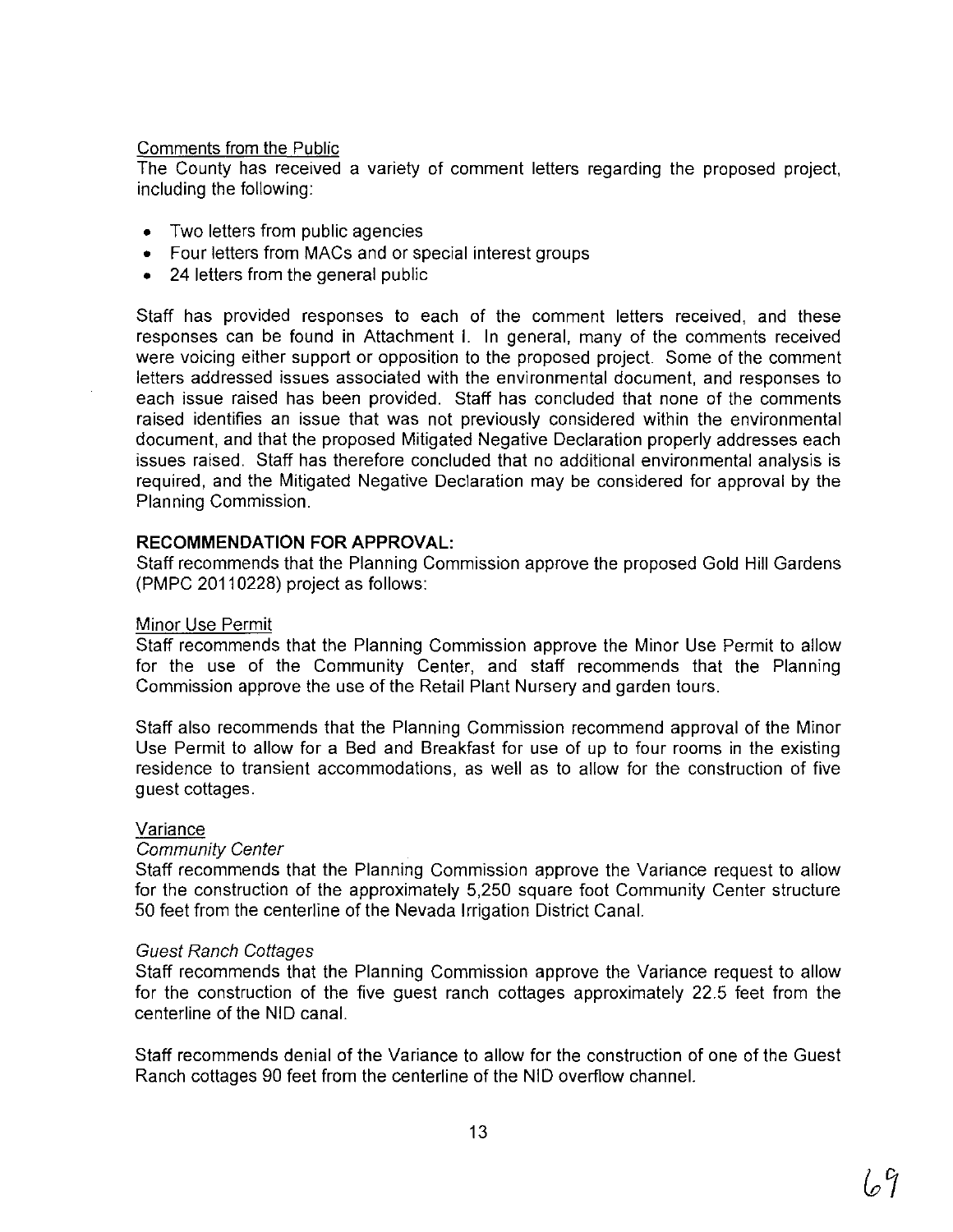# Building Envelope Modification

### Community Center

Staff recommends that the Planning Commission approve the building envelope modification to Parcel Map book 30, page 89 to eliminate the identified building envelope.

# **FINDINGS FOR APPROVAL:**

### CEQA:

The Planning Commission has considered the proposed Mitigated Negative Declaration, the proposed mitigation measures, the staff report and all comments thereto and hereby adopts the Mitigated Negative Declaration for the project based upon the following findings:

- 1. The Mitigated Negative Declaration and Errata for the Gold Hill Gardens project has been prepared as required by law. With the incorporation of all mitigation measures, the project is not expected to cause any significant adverse impacts.
- 2. There is no substantial evidence in the record as a whole that the project as revised and mitigated may have a significant effect on the environment.
- 3. The Mitigated Negative Declaration and Errata as adopted for the project reflects the independent judgment and analysis of Placer County which has exercised overall control and direction of its preparation.
- 4. The mitigation plan/mitigation monitoring program prepared for the Project is approved and adopted (Attachment H).
- 5. The custodian of records for the project is the Placer County Planning Director, 3091 County Center Drive, Suite 140, Auburn CA, 95603.

# Minor Use Permit - Community Center, Retail Plant Nursery, Garden Tours, Bed and Breakfast

- 1. The proposed use is consistent with all applicable provisions of this chapter and any applicable provisions of other chapters of this code.
- 2. The proposed use is consistent with applicable policies and requirements of the Placer County General Plan.
- 3. The establishment, maintenance or operation of the proposed use or building will not, under the circumstances of the particular case, be detrimental to the health, safety, peace, comfort and general welfare of people residing or working in the neighborhood of the proposed use, or be detrimental or injurious to property or improvements in the neighborhood or to the general welfare of the County; except that a proposed use may be approved contrary to this finding where the granting authority determines that extenuating circumstances justify approval and enable the making of specific overriding findings.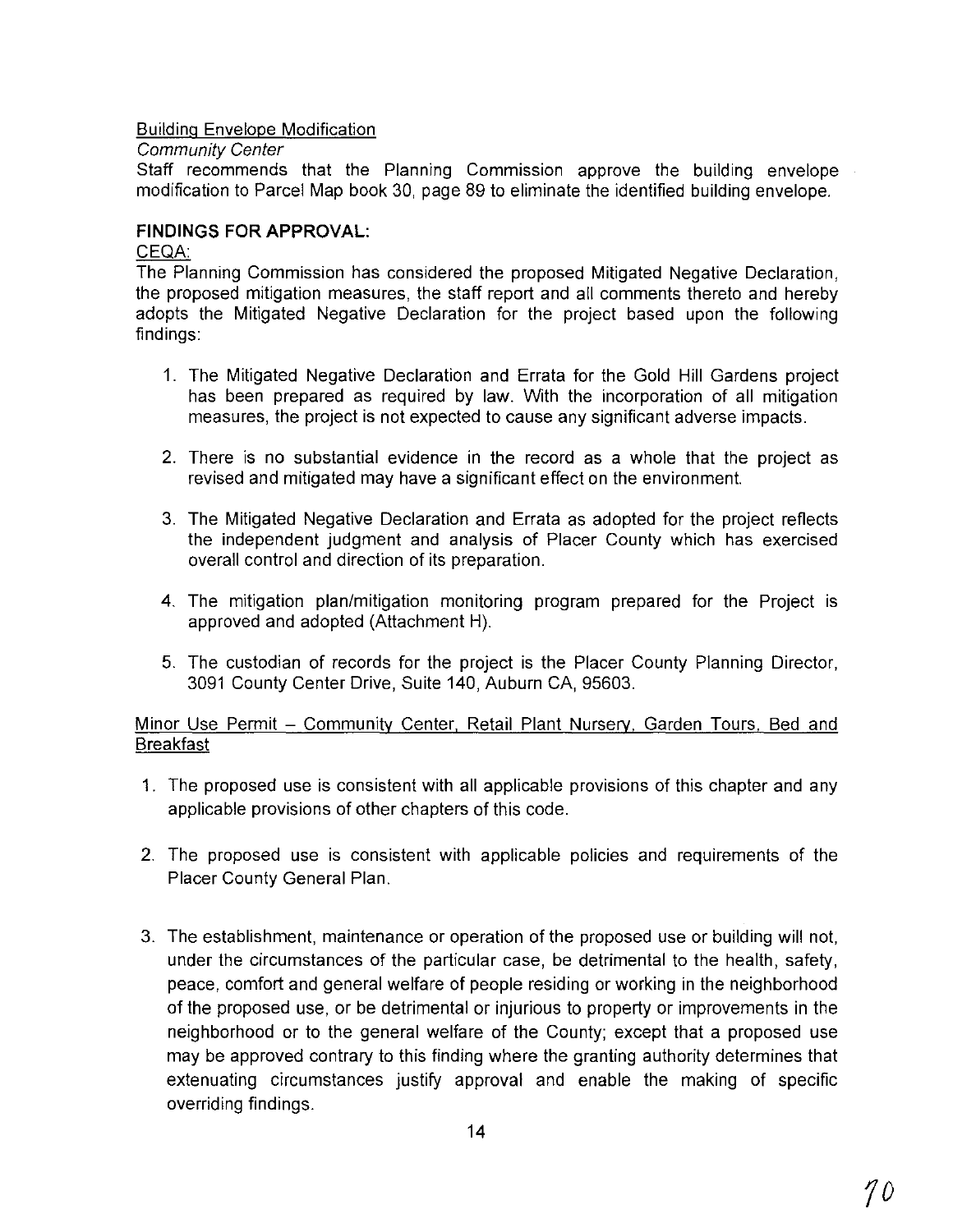- 4. The proposed project or use will be consistent with the character of the immediate neighborhood and will not be contrary to its orderly development.
- 5. The proposed project will not generate a volume of traffic beyond the design capacity of all roads providing access to the project, either those existing or those to be improved with the project unless a specific design deficiency is acknowledged and approved in conjunction with the adoption of a general plan or community plan applicable to the area in question.

# Variance - Community Center Structure

- 1. There are special circumstances applicable to the subject property, including the existing development on site, the location of the septic and repair areas, the NID canal, the NID overflow Channel, Doty Ravine, the 100-year floodplain, the riparian habitat and tree coverage that limit the buildable areas on the project site. Because of this, the remaining buildable areas on the subject property would also require a Variance. NID supports the requested Variance, on condition that the NID canal be encased. Because of such circumstances, the strict application of the Zoning Ordinance has been found to deprive the subject property of privileges enjoyed by other properties in the vicinity and under identical zone classifications.
- 2. The granting of this Variance will not constitute a grant of special privileges inconsistent with the limitations upon other properties in the vicinity and in the same zone district.
- 3. The Variance does not authorize a use that is not otherwise allowed in the zone district.
- 4. The granting of this Variance does not, under the circumstances and conditions applied in this particular case, adversely affect public health or safety, is not materially detrimental to the public welfare, nor injurious to nearby property or improvements.
- 5. The Variance is consistent with the Placer County General Plan.

# Variance - Guest Ranch Cottages

- 1. The granting of this Variance will constitute a grant of special privileges inconsistent with the limitations upon other properties in the vicinity and in the same zone district.
- 2. The granting of this Variance would, under the circumstances and conditions applied in this particular case, adversely affect public health or safety, is not materially detrimental to the public welfare, nor injurious to nearby property or improvements.
- 3. The Variance is inconsistent with the Placer County General Plan.